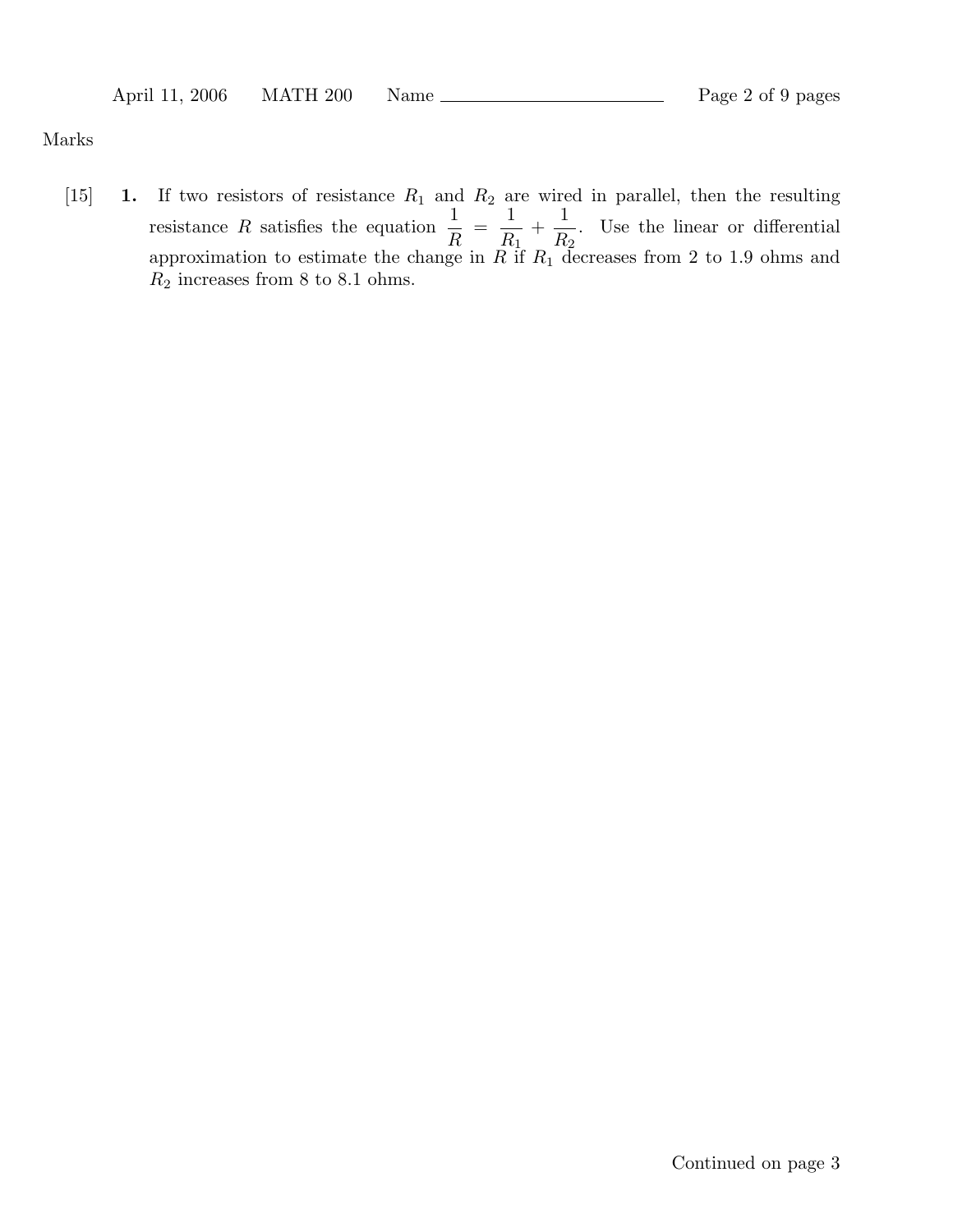- [10] **2.** Assume that the directional derivative of  $w = f(x, y, z)$  at a point P is a maximum in the direction of the vector  $2\mathbf{i} - \mathbf{j} + \mathbf{k}$ , and the value of the directional derivative in that direction is  $3\sqrt{6}$ .
	- (a) Find the gradient vector of  $w = f(x, y, z)$  at P. [5%]
	- (b) Find the directional derivative of  $w = f(x, y, z)$  at P in the direction of the vector  $i + j$ . [5%]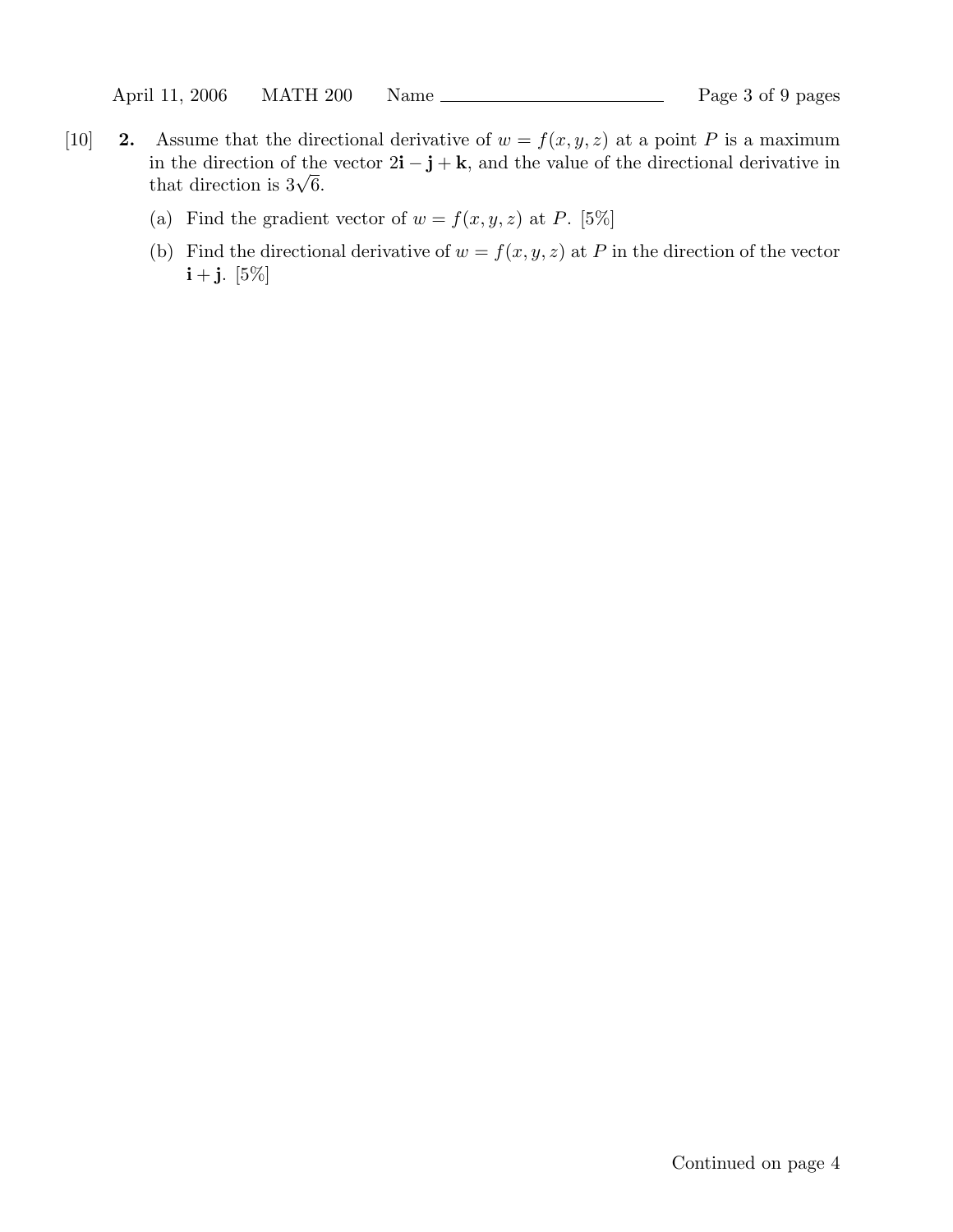April 11, 2006 MATH 200 Name 200 Manne Page 4 of 9 pages

[10] **3.** Use the Second Derivative Test to find all values of the constant c for which the function  $z = x^2 + cxy + y^2$  has a saddle point at  $(0, 0)$ .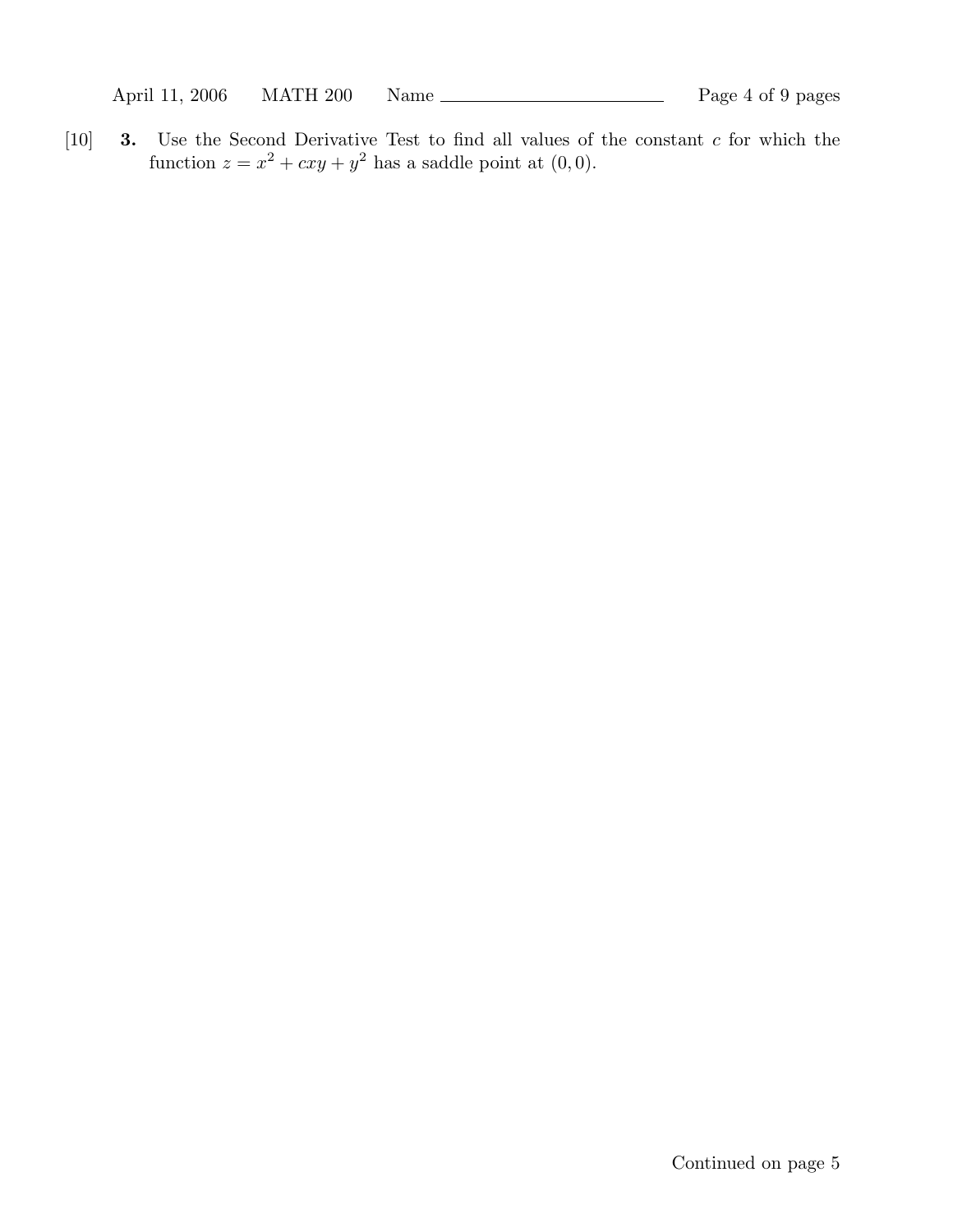April 11, 2006 MATH 200 Name Page 5 of 9 pages

[15] **4.** Use the Method of Lagrange Multipliers (no credit will be given for any other method) to find the radius of the base and the height of a right circular cylinder of maximum volume which can be fit inside the unit sphere  $x^2 + y^2 + z^2 = 1$ .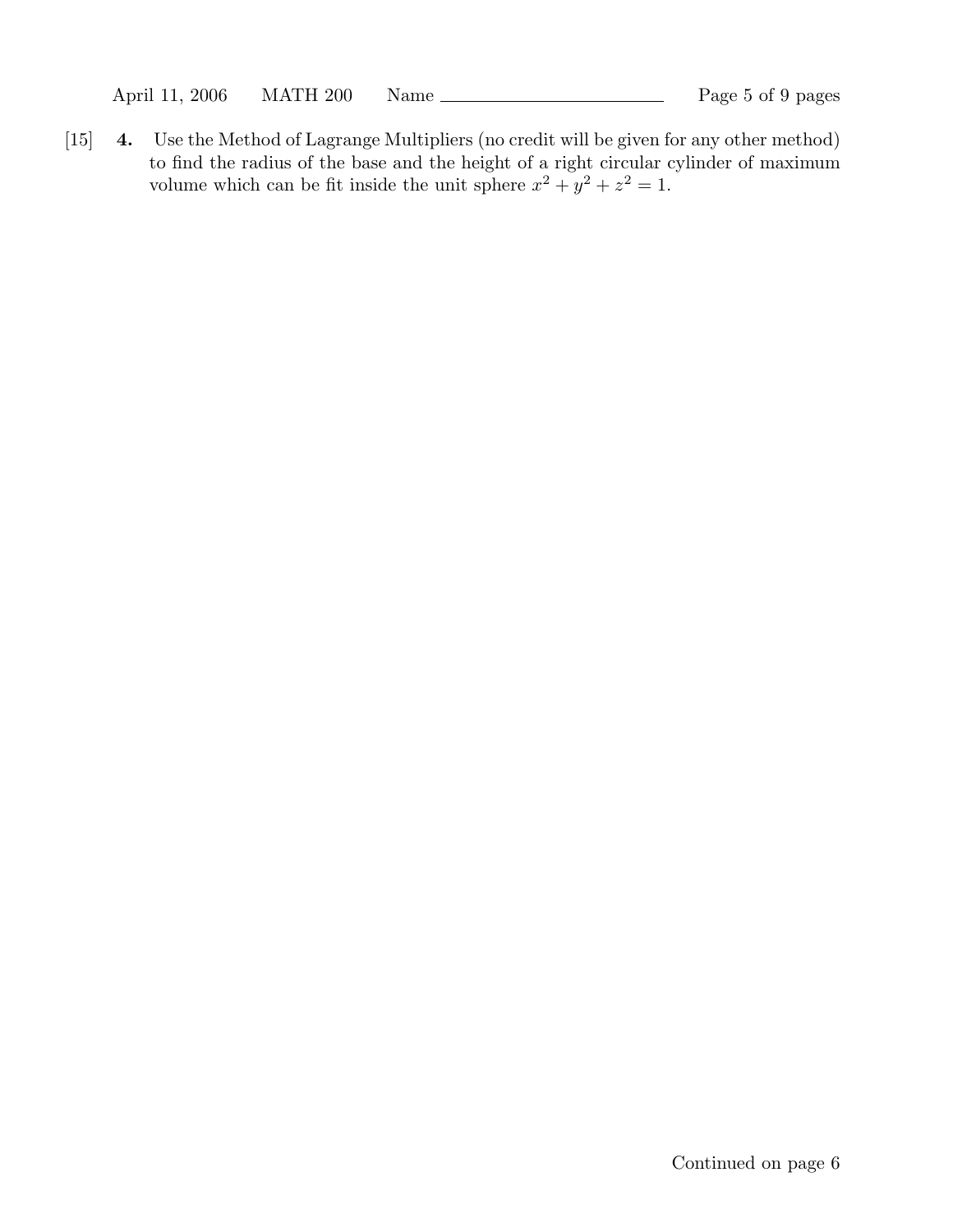April 11, 2006 MATH 200 Name Page 6 of 9 pages

[10] **5.** Let  $z = f(x, y)$  where  $x = 2s + t$  and  $y = s - t$ . Find the values of the constants a, b and c such that ∂2z

$$
a\frac{\partial^2 z}{\partial x^2} + b\frac{\partial^2 z}{\partial x \partial y} + c\frac{\partial^2 z}{\partial y^2} = \frac{\partial^2 z}{\partial s^2} + \frac{\partial^2 z}{\partial t^2}.
$$

You may assume that  $z = f(x, y)$  is a smooth function so that the Chain Rule and Clairaut's Theorem on the equality of the mixed partial derivatives apply.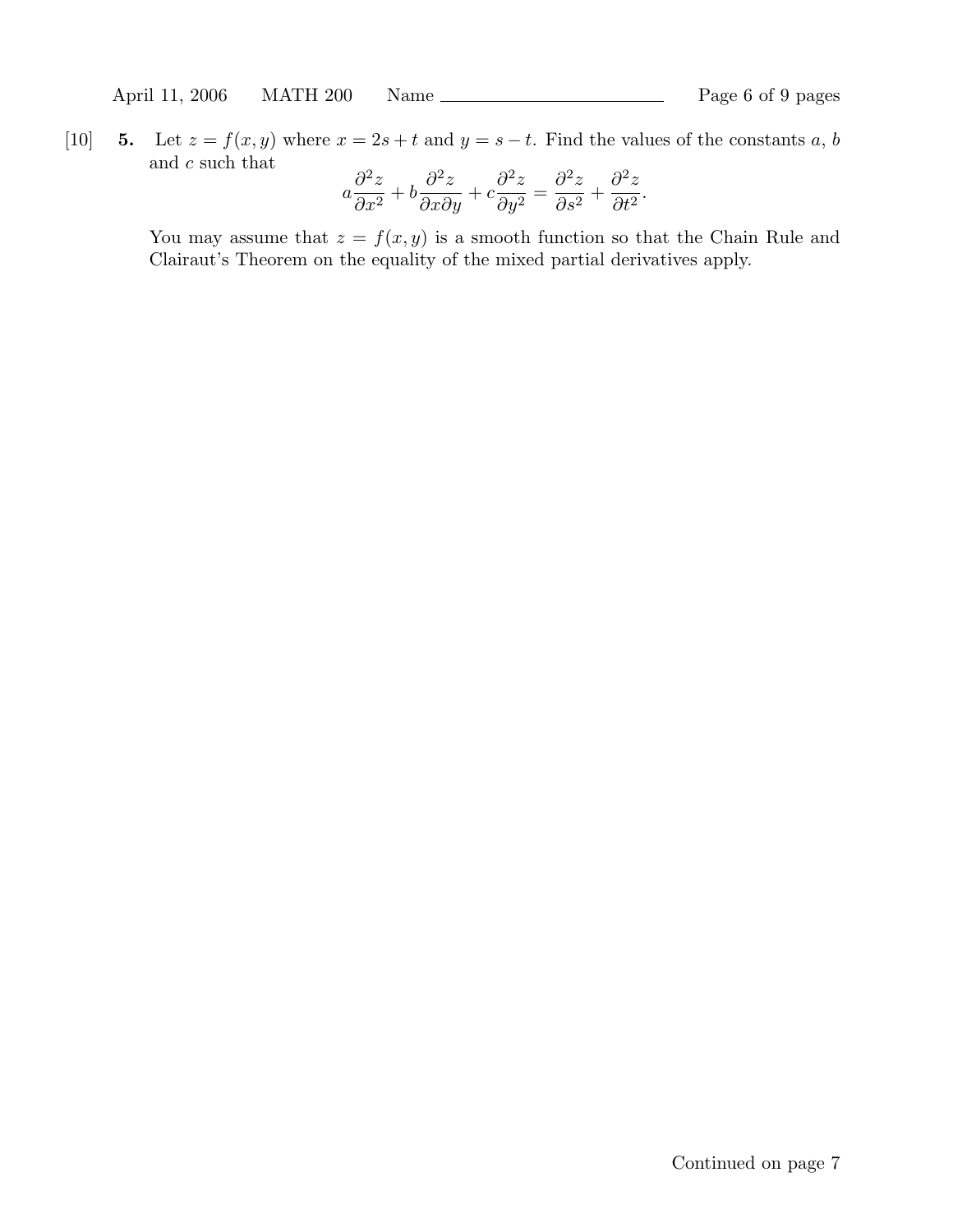## [10] **6.** Combine the sum of the two interated double integrals

$$
\int_{y=0}^{y=1} \int_{x=0}^{x=y} f(x,y) \, dx \, dy + \int_{y=1}^{y=2} \int_{x=0}^{x=2-y} f(x,y) \, dx \, dy
$$

into a single interated double integral with the order of integration reversed.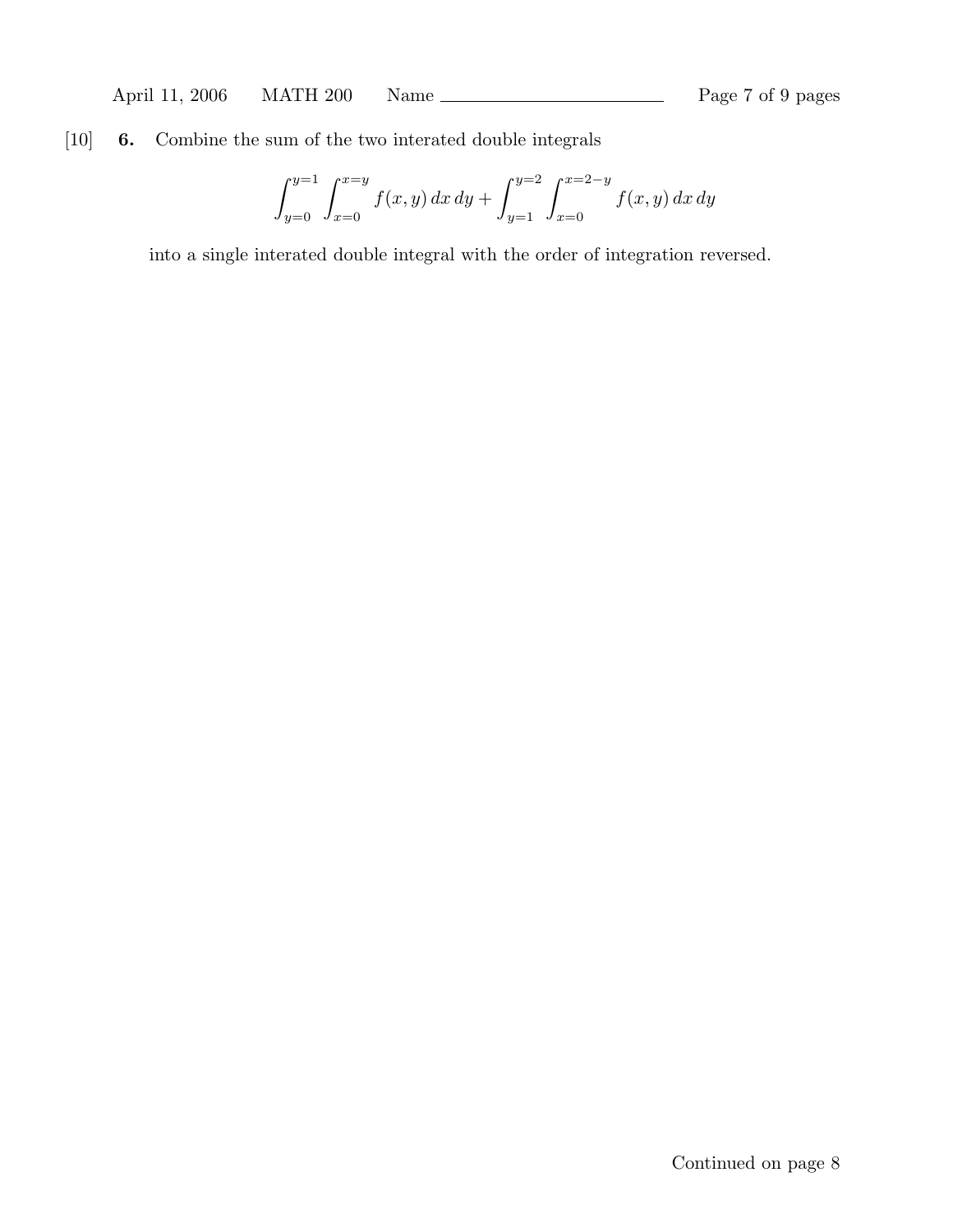April 11, 2006 MATH 200 Name Page 8 of 9 pages

[15] **7.** Evaluate the iterated double integral  $\int_{0}^{x=2}$ *x*=0  $\int$ <sup>*y*= $\sqrt{4-x^2}$ </sup> *y*=0  $(x^2+y^2)^{\frac{3}{2}} dy dx.$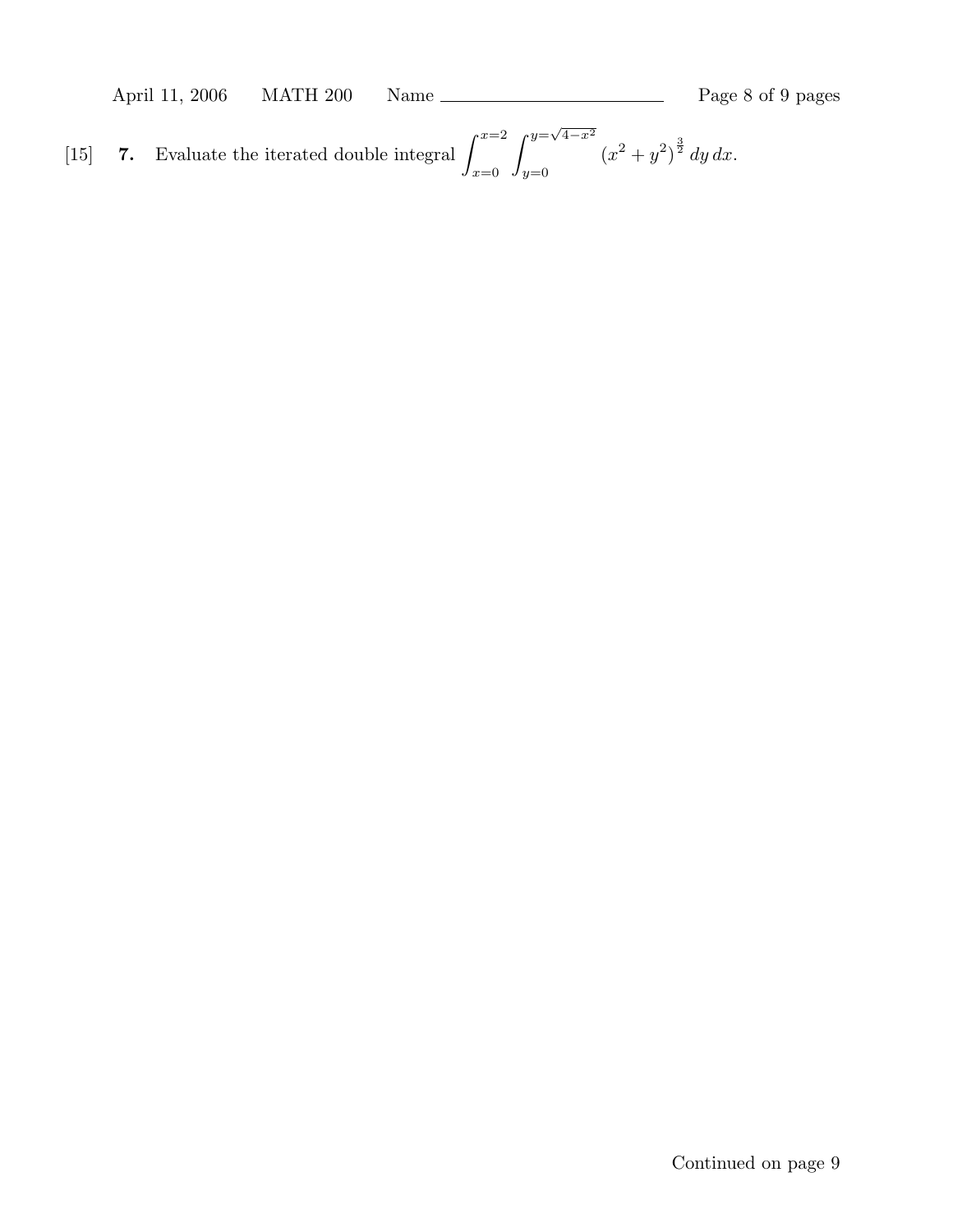- [15] **8.** Consider the region E in 3-dimensions specified by the spherical inequalities  $1 \leq \rho \leq 1 + \cos \varphi$ .
	- (a) Draw a reasonably accurate picture of  $E$  in 3-dimensions. Be sure to show the units on the coordinates axes. [5%]
	- (b) Find the volume of  $E.$  [10%]